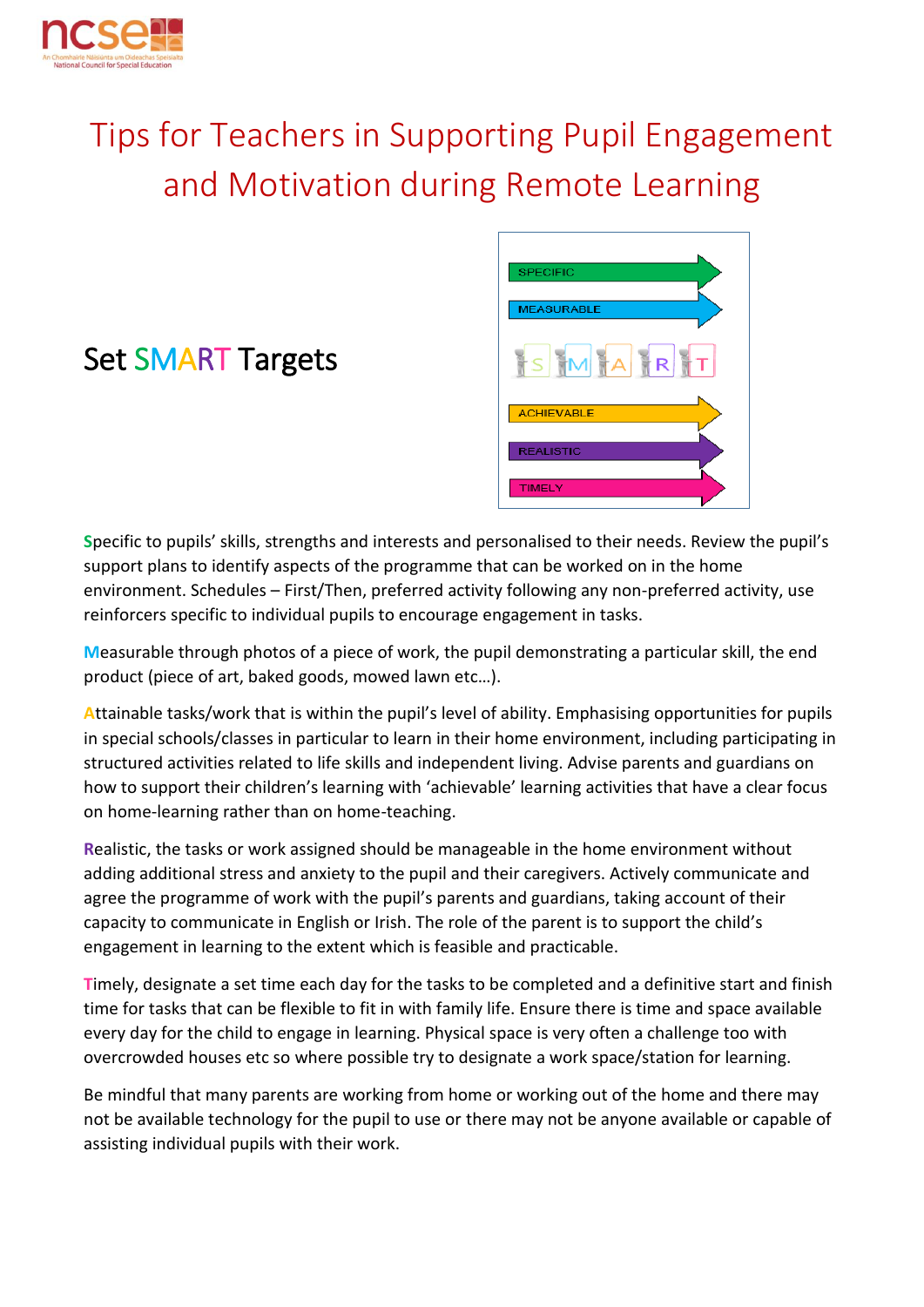

The internet and phone signal in many parts of the country is very poor, so engagement via internet based platforms may not be possible. Therefore, identifying and using technological and resource options available to the teacher and the pupils to support learning is advised. Provide regular opportunities for the pupil to engage with the class teacher/SET using various platforms as appropriate and available.

Where possible, share specific resources or individualised supports with parents and guardians. For example, share resources/strategies that are calming and regulating for pupils with autism. Let parents know the activities that their child does in school to assist them with emotional-regulation and self-regulation. Build in lots of movement breaks and sensory activities into their schedules.

#### **Here are some practical ways in which special education teachers can engage with their pupils:**

- Phone
- Provision of hard copy work packs to parents and guardians
- E-mail
- Online video communication apps such as Skype and Seesaw (it is possible to upload photos of work to seesaw)
- Audio-visual online platforms so they can talk with and see the parent and the pupil and provide online learning support.

Affirm what parents and guardians have done to date and reassure them that there are many opportunities for their child to learn in and around the home through, for example:

- Physical activities (ball games, balance games, using ride-ons, walking, running, swings, slides),
- Social skills (board games, sports with siblings)
- Manual dexterity (Lego, art, gardening)
- Personal care skills (brushing teeth and hair, washing hands)
- Life skills (cooking, cleaning, housework, using a washing machine or dishwasher, writing shopping lists, helping to order food online)

Emphasise the importance of play, both structured and unstructured, especially for younger learners

Encourage parents and guardians to mind their own health and wellbeing as the wellbeing of children with SEN starts with that of their parents and guardians and carers

Involve the pupils, where possible, in agreeing the extent of the work programme

Support parents and guardians to install child friendly web-browsers and internet filters or to access digital learning tools

Advise parents and guardians on appropriate prompts, approaches to best methods for their child that are similar, in so far as that is possible, to the approach taken in the school environment. Use of Visuals to aid pupil understanding of schedules and daily routines

Additionally, schools could examine the feasibility of linking with locally-based support or community agencies, including disability organisations, to assist in that regard.